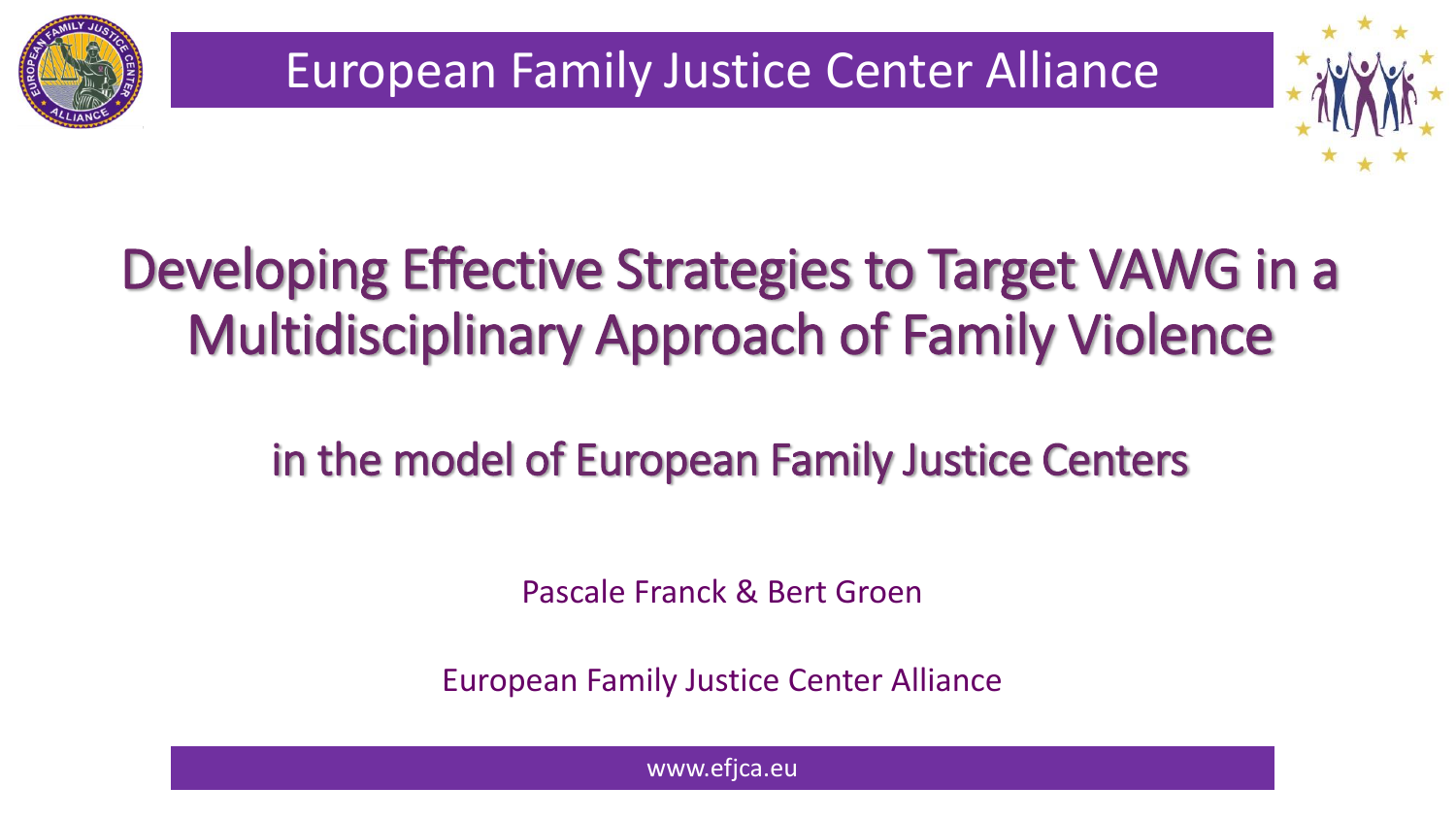



# Family Justice Center

- A Family Justice Center is the co-location of a multidisciplinary team of professionals who work together, under one roof, to provide coordinated services to victims of domestic, gender based, sexual violence, child abuse.
- A SAFE PLACE where survivors are the center
- A Family Justice Centre provides a wide range of coordinated services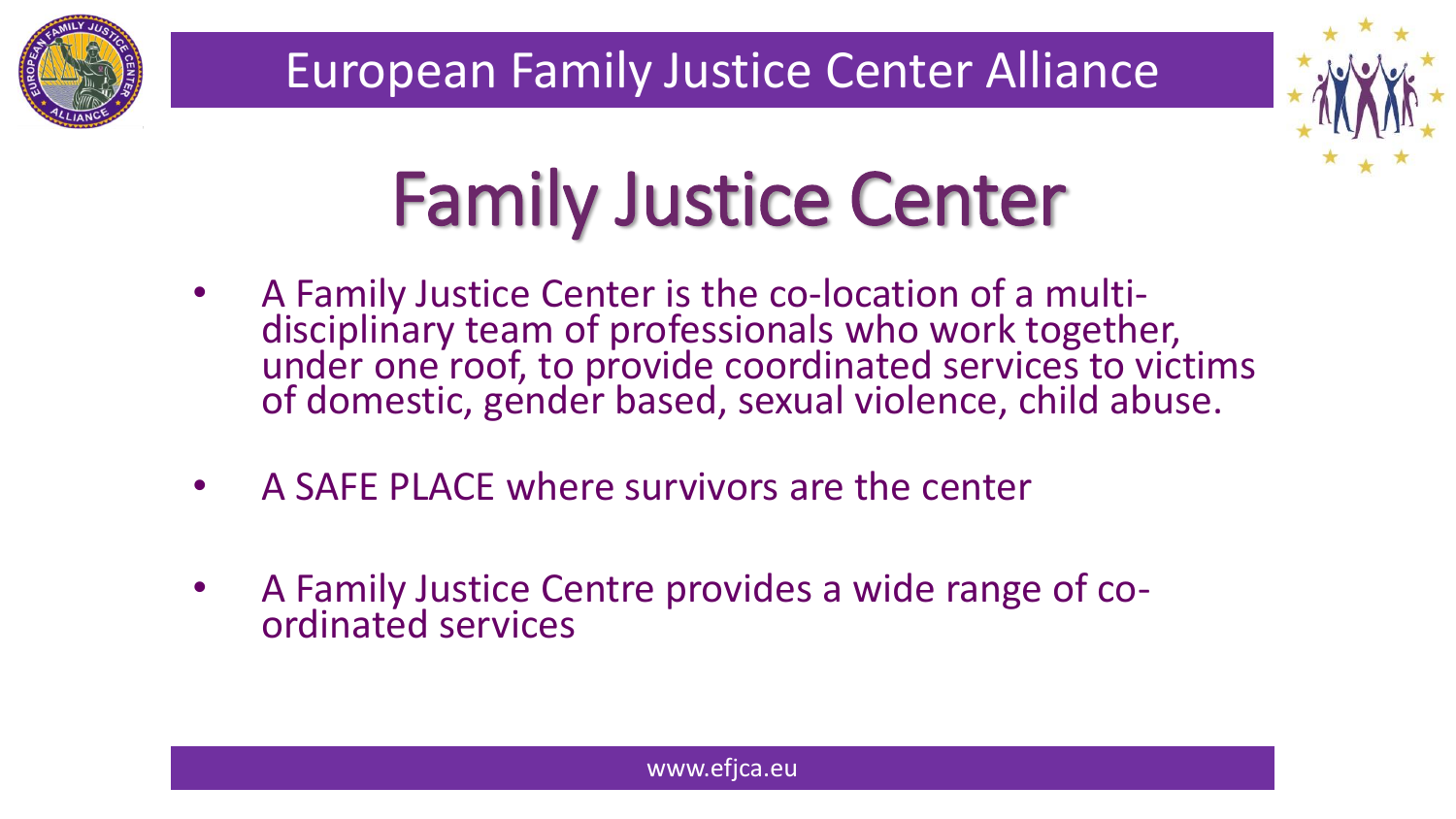

#### European Family Justice Center Alliance



## Family Justice Center Antwerpen



- Police
- Prosecutor's office
- Women's aid, Victim services
- Crisis team
- Services for child abuse
- Social Service of Youth Court
- Youth Care
- $\triangleright$  Services for social welfare
- $\triangleright$  Counseling
- $\triangleright$  Centre for mental health
- $\triangleright$  Services for job seeking
- $\triangleright$  Medical services
- $\triangleright$  Services for housing
- Probation
- Perpetrator programs
- Local and national authorities

#### **On site services:**

- Peer groups
- Support by voluntary cooperators
- $\triangleright$  Self-defense courses
- Services for migrants and asylumseekers
- $\triangleright$  Legal advice
- Advice on debts
- Focus groups
- Medical examination
- Welness: yoga

…

Social integration

#### www.efjca.eu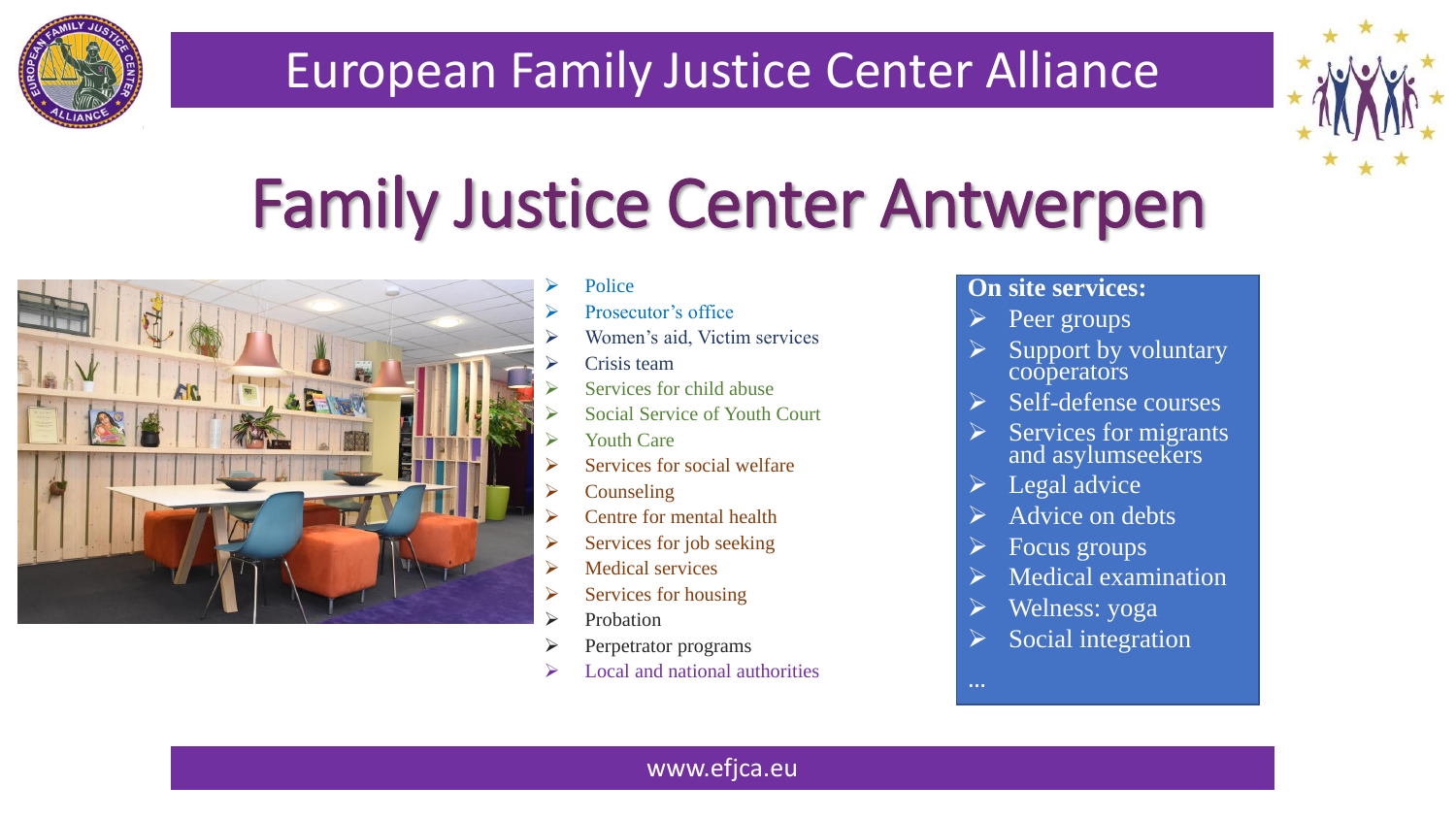



# Taking safety seriously

- 1. Werken aan directe veiligheid
- 2. Werken aan stabiele veiligheid
- 3. Werken aan herstel (traumaherstel)
- 4. Werken aan stabilisatie
- 5. Werken aan voorkomen terugval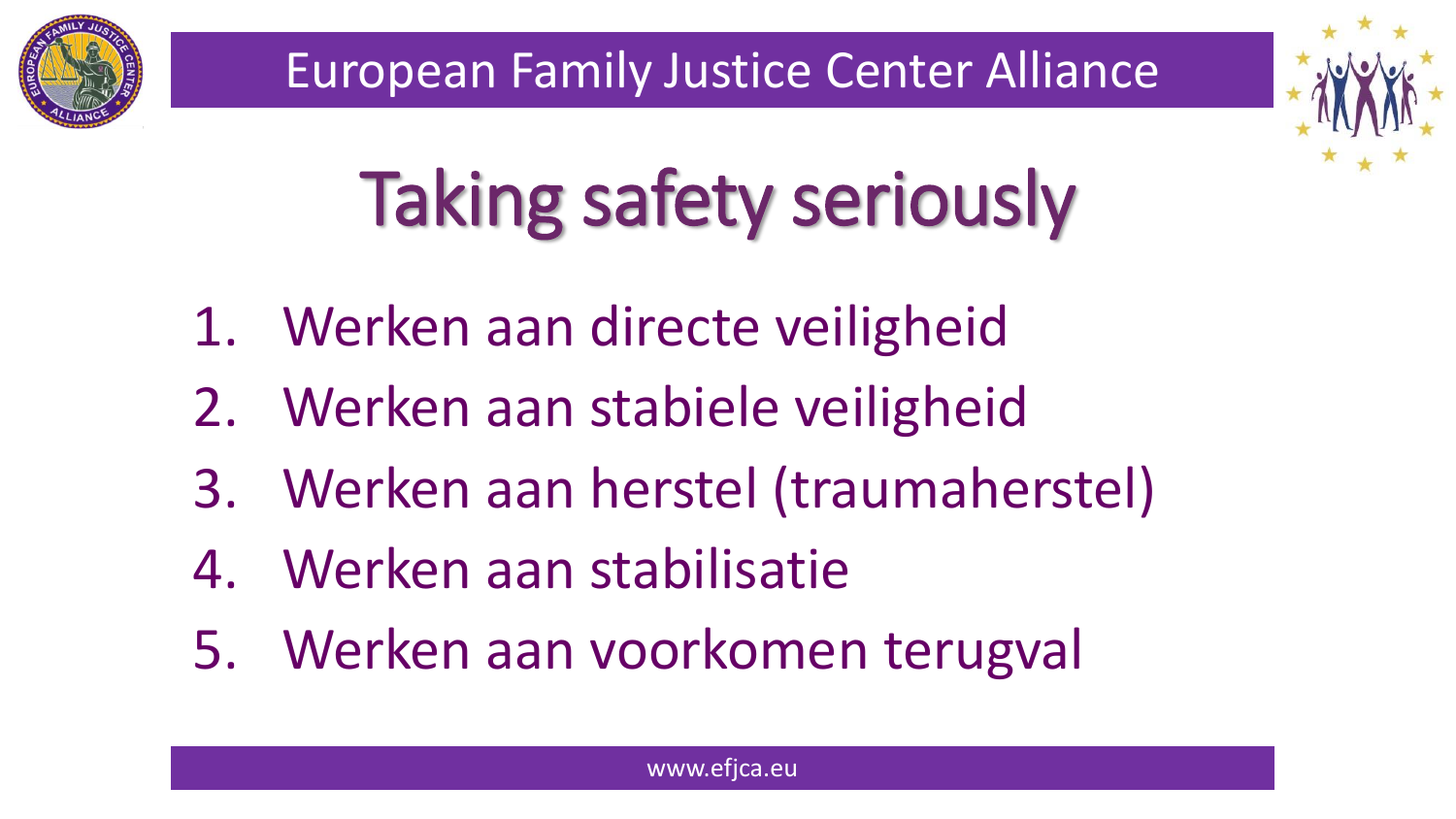



# FJC Antwerp: Safety

- 1. Safety plan including all family members
- 2. Not only safety planning at the start, ongoing check of the safety
- 3. In severe/high risk cases: High risk team
- 4. Involving social network in safeguarding and breaking social isolation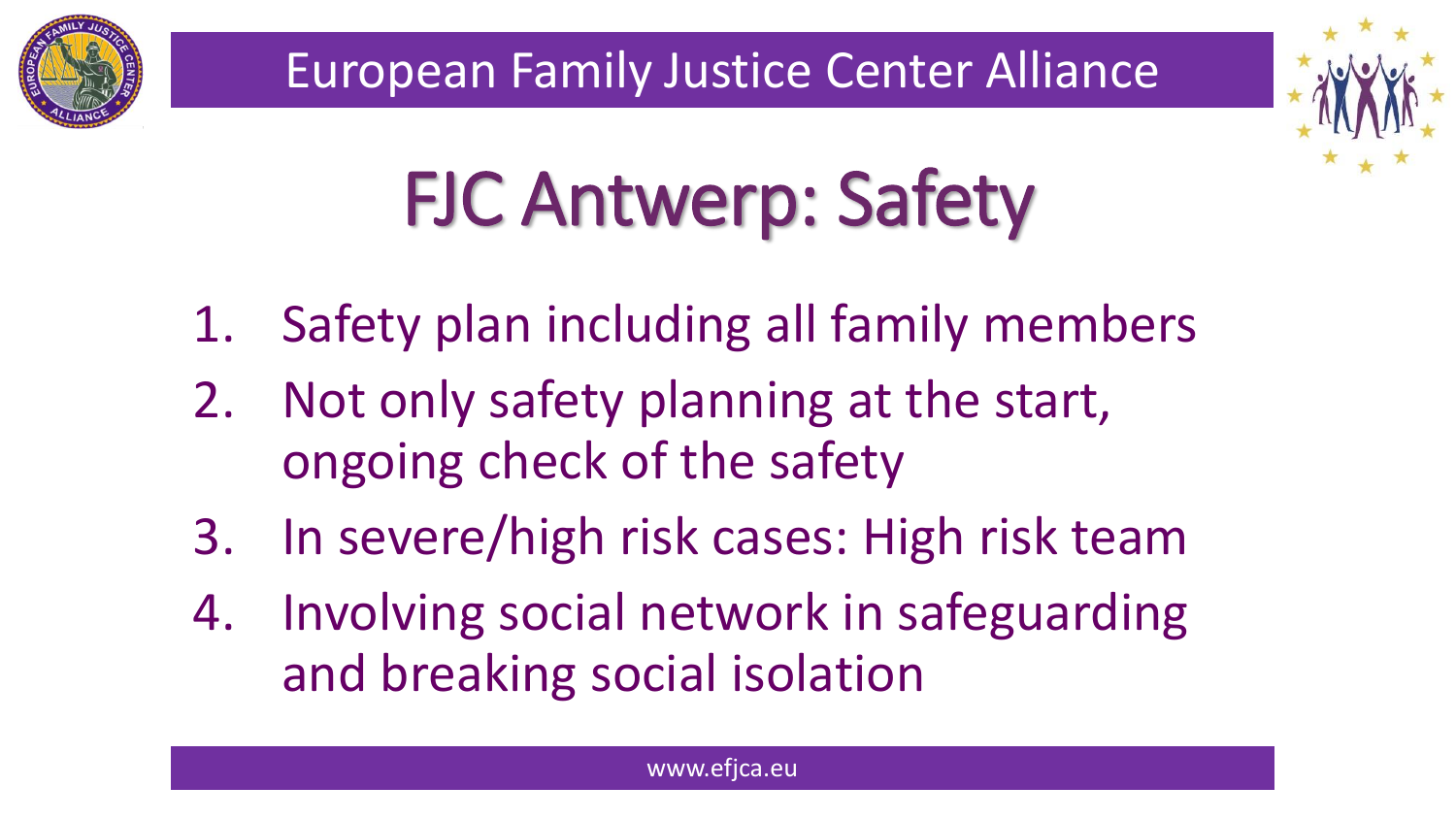

## Voorwaarden om geweld te doorbreken

- 1. Samenwerken aan veiligheid
- 2. Gespecialiseerde MDA aanpak
- 3. Resultaatgericht werken
- 4. Maken van een integraal plan
- 5. Casusregisseur bij onveilige gezinnen
- 6. Informatiedeling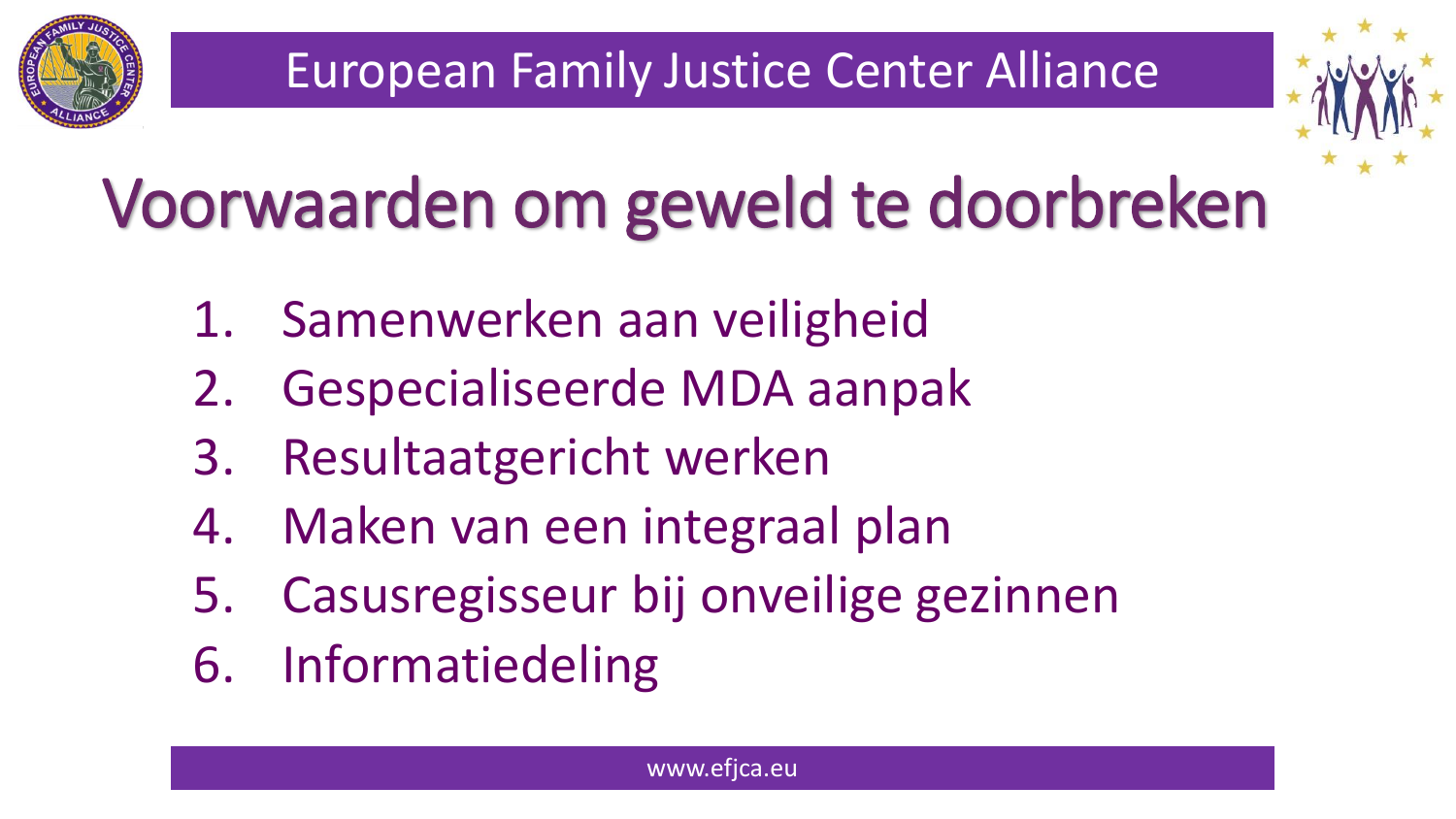



## FJC Antwerpen: High Risk team on site

- Police and justice on site: restraining orders, custody of perpetrators, safe houses for controlled parental visiting,..
- The risk assessment during the intake is an important instrument to go into the depth of the situation and the possible aftermaths of the disclosure
- Strong and intensive case management aiming at empowerment of victims
- All information needed to ensure the victim's safety is shared
- Multidisciplinary approach with joined responsibility shared by all organisations on board
- No non-binding commitments
- Committed involvement of perpetrator work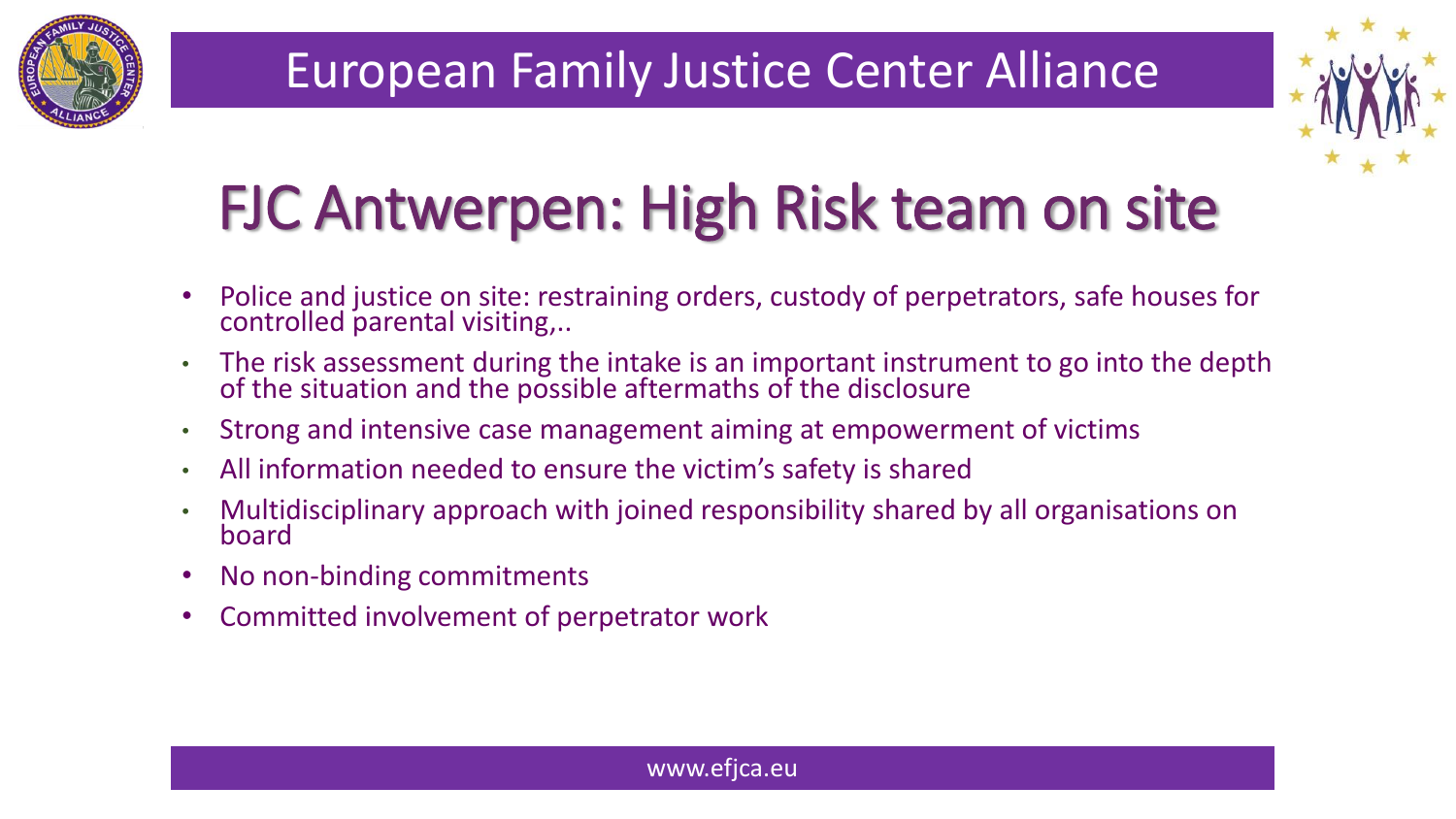



# Kern van deze aanpak

Ketensamenwerking staat voorop!

- 1. Eerst werken aan directe veiligheid
- 2. Daarna aanpakken van de oorzaken
- 3. Dan werken aan herstel

Ondersteuning en volgen van gezin in de tijd die nodig is om duurzaam herstel te bereiken!